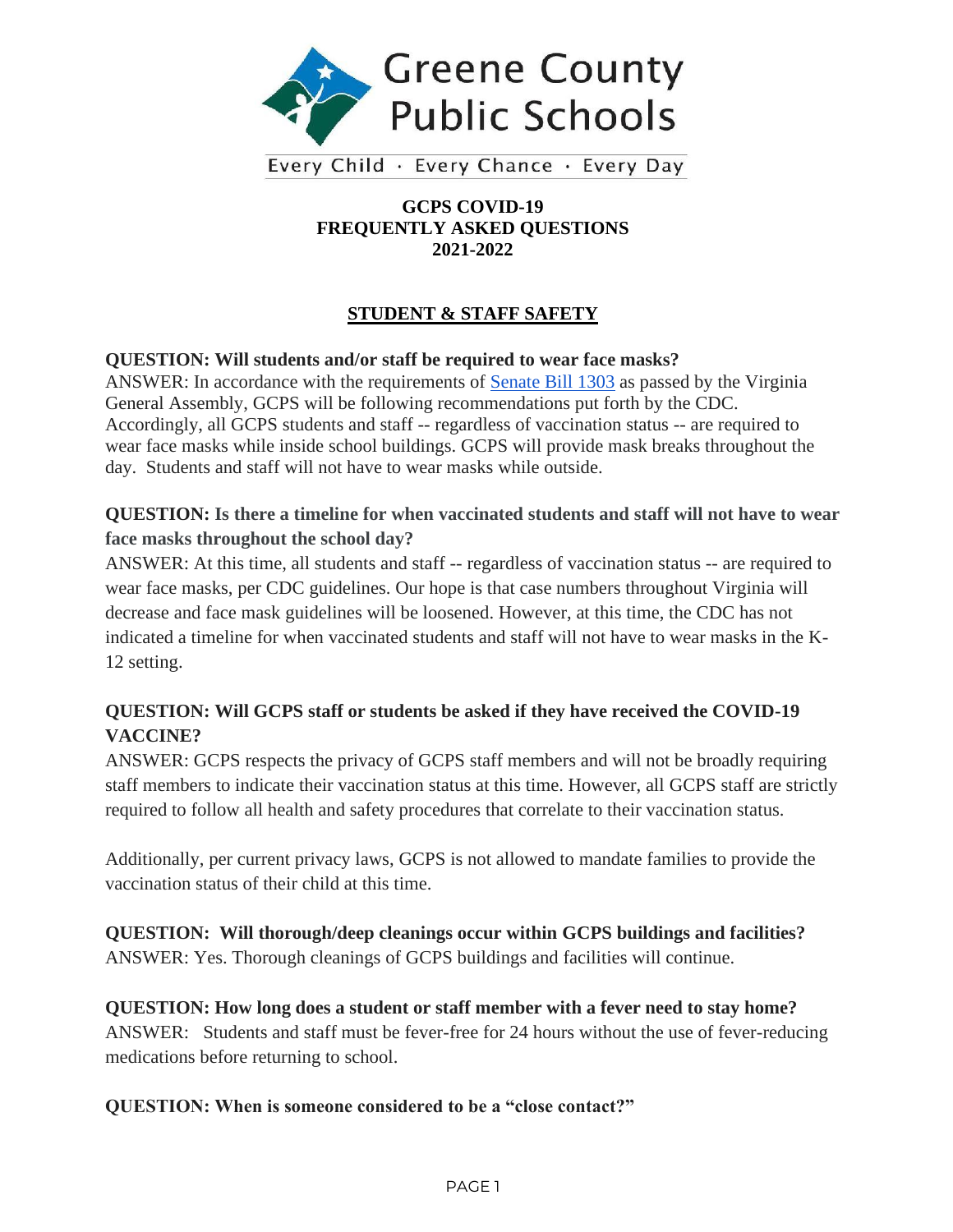

ANSWER: Per CDC guidelines, someone is considered to be a ["close contact"](https://www.cdc.gov/coronavirus/2019-ncov/php/contact-tracing/contact-tracing-plan/appendix.html#contact) if they have been within 6 feet of a person who has COVID-19 for a total of 15 minutes or more over a 24-hour period. However, in the K–12 indoor classroom setting, the close contact definition *excludes* students who were within 3 to 6 feet of an infected student where:

- both students were engaged in consistent and [correct](https://www.cdc.gov/coronavirus/2019-ncov/your-health/effective-masks.html) use of [well-fitting](https://www.cdc.gov/coronavirus/2019-ncov/prevent-getting-sick/mask-fit-and-filtration.html) face [masks;](https://www.cdc.gov/coronavirus/2019-ncov/community/schools-childcare/cloth-face-cover.html) *and*
- $\circ$  other [K–12 school prevention strategies](https://www.cdc.gov/coronavirus/2019-ncov/community/schools-childcare/operation-strategy.html) (such as universal and correct mask use, physical distancing, increased ventilation) were in place in the K–12 school setting.

This exception does not apply to teachers, staff, or other adults in the indoor classroom setting.

**QUESTION: If a vaccinated student/staff member is in close contact with someone that has tested positive for COVID-19, will he/she have to quarantine for a given amount of time?**  ANSWER: No. Under CDC guidelines, a fully vaccinated staff member or student will not have to quarantine, even if exposed and considered to be a close contact to a positive individual, unless the close contact starts to show symptoms..

## **QUESTION: Will GCPS still require individuals that are unvaccinated and a close contact to quarantine?**

ANSWER: Per VDH guidelines, GCPS will require these individuals to quarantine for 10 days from their last exposure (GCPS moved from 14 days to 10 days October 18, 2021).

# **QUESTION: What are the quarantine requirements for students and staff? [\(What Does](https://drive.google.com/file/d/1Tj8-5M2JEVfmBS0cCH62bG-x2fF3h3Ty/view?usp=sharing)  [Quarantine Mean?\)](https://drive.google.com/file/d/1Tj8-5M2JEVfmBS0cCH62bG-x2fF3h3Ty/view?usp=sharing)**

ANSWER: Close contact means:

- Being within 6 feet of a person who has COVID-19 for a total of 15 minutes or more over a 24-hour period, or
- having direct exposure to respiratory secretions (e.g., being coughed or sneezed on, sharing a drinking glass or utensils, kissing), or
- Caring for a person who has COVID-19, or
- Living with a person who has COVID-19.

Exception: In indoor and outdoor K-12 settings, a student who was within 3 to 6 feet of an infected student is not considered a close contact as long as both students wore well-fitting masks the entire time

Students who were less than 3 feet apart for a total of 15 minutes or more are considered close contacts, even if both students wore masks. The K-12 exception does not apply to teachers, staff, or other adults. This means that the standard close contact definition is applied when assessing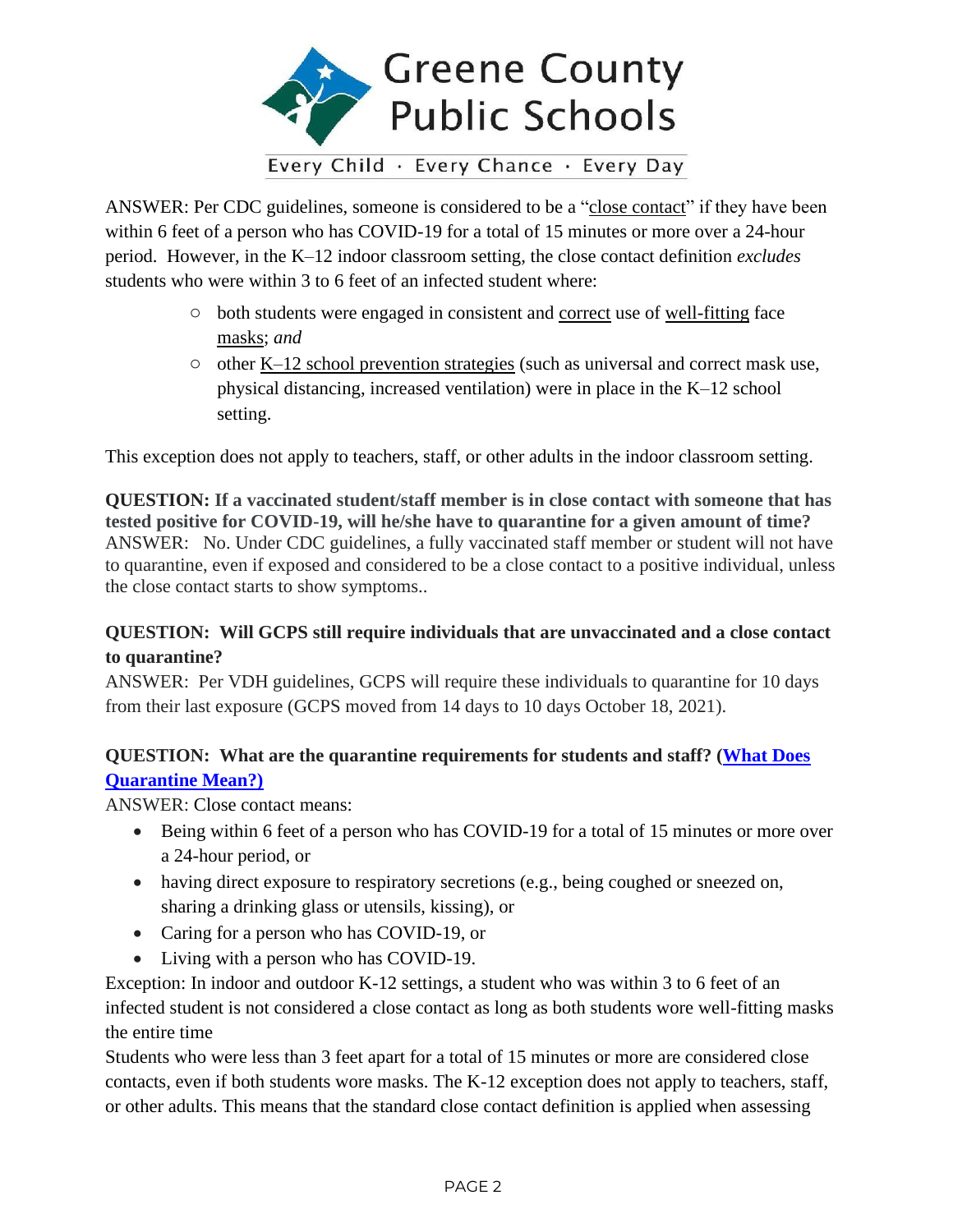

exposure in a K-12 setting that involves a student with an infected adult or an exposed adult. VDH will continue to monitor the science regarding the effectiveness of this close contact definition and the associated K-12 exception, and will update guidance as necessary.

Quarantine Length It can take up to 14 days after an exposure for you to develop COVID-19. This is why VDH and the Centers for Disease Control and Prevention (CDC) recommend people stay home (quarantine) for 14 days after their last contact with someone with COVID-19. It is safest to stay home for 14 days. If you live with someone with COVID-19, you should stay home (quarantine) for 14 days after the last sick member of your household can end isolation and safely be around others again. If household members are able to be completely separate from the sick person, then they should stay home for 14 days after their last contact with the person. Complete separation means having no contact, spending no time together in shared spaces, staying in a separate bedroom, and using a separate bathroom.

[Example of a Letter to Parents for Students in Quarantine](https://docs.google.com/document/d/1BDznbqFaEGSUyq-zUK4KvbFMABR9Rjz-/edit?usp=sharing&ouid=108668237546572574784&rtpof=true&sd=true)

#### **QUESTION: Who is not required to quarantine after COVID-19 exposure?**

[https://www.vdh.virginia.gov/content/uploads/sites/182/2020/04/Home-IsolationQuarantine-](https://www.vdh.virginia.gov/content/uploads/sites/182/2020/04/Home-IsolationQuarantine-Release-Graphic_FINAL.pdf)[Release-Graphic\\_FINAL.pdf](https://www.vdh.virginia.gov/content/uploads/sites/182/2020/04/Home-IsolationQuarantine-Release-Graphic_FINAL.pdf)

Someone who has been [fully vaccinated](https://www.cdc.gov/coronavirus/2019-ncov/vaccines/fully-vaccinated.html) and shows no symptoms of COVID-19 does not need to [quarantine.](https://www.cdc.gov/coronavirus/2019-ncov/your-health/quarantine-isolation.html) However, fully vaccinated close contacts should:

- [Wear a mask](https://www.cdc.gov/coronavirus/2019-ncov/prevent-getting-sick/diy-cloth-face-coverings.html) indoors in public for 14 days following exposure or until a negative test result.
- Get tested 3-5 days after [close contact](https://www.cdc.gov/coronavirus/2019-ncov/php/contact-tracing/contact-tracing-plan/appendix.html#contact) with someone with suspected or confirmed COVID-19.
- Get tested and [isolate](https://www.cdc.gov/coronavirus/2019-ncov/your-health/quarantine-isolation.html) immediately if experiencing [COVID-19 symptoms.](https://www.cdc.gov/coronavirus/2019-ncov/symptoms-testing/symptoms.html)

Someone who tested positive for COVID-19 with a [viral test](https://www.cdc.gov/coronavirus/2019-ncov/testing/diagnostic-testing.html) within the previous 90 days **and** has subsequently recovered **and** remains without COVID-19 symptoms does not need to [quarantine](https://www.cdc.gov/coronavirus/2019-ncov/your-health/quarantine-isolation.html) but must provide proof of the COVID-19 positive test.

### **QUESTION: Will GCPS students be able to remove their masks when outside during the 2021-2022 school year?**

ANSWER: Per VDH guidelines, GCPS students will be able to remove their masks when outside during the 2021-2022 school year.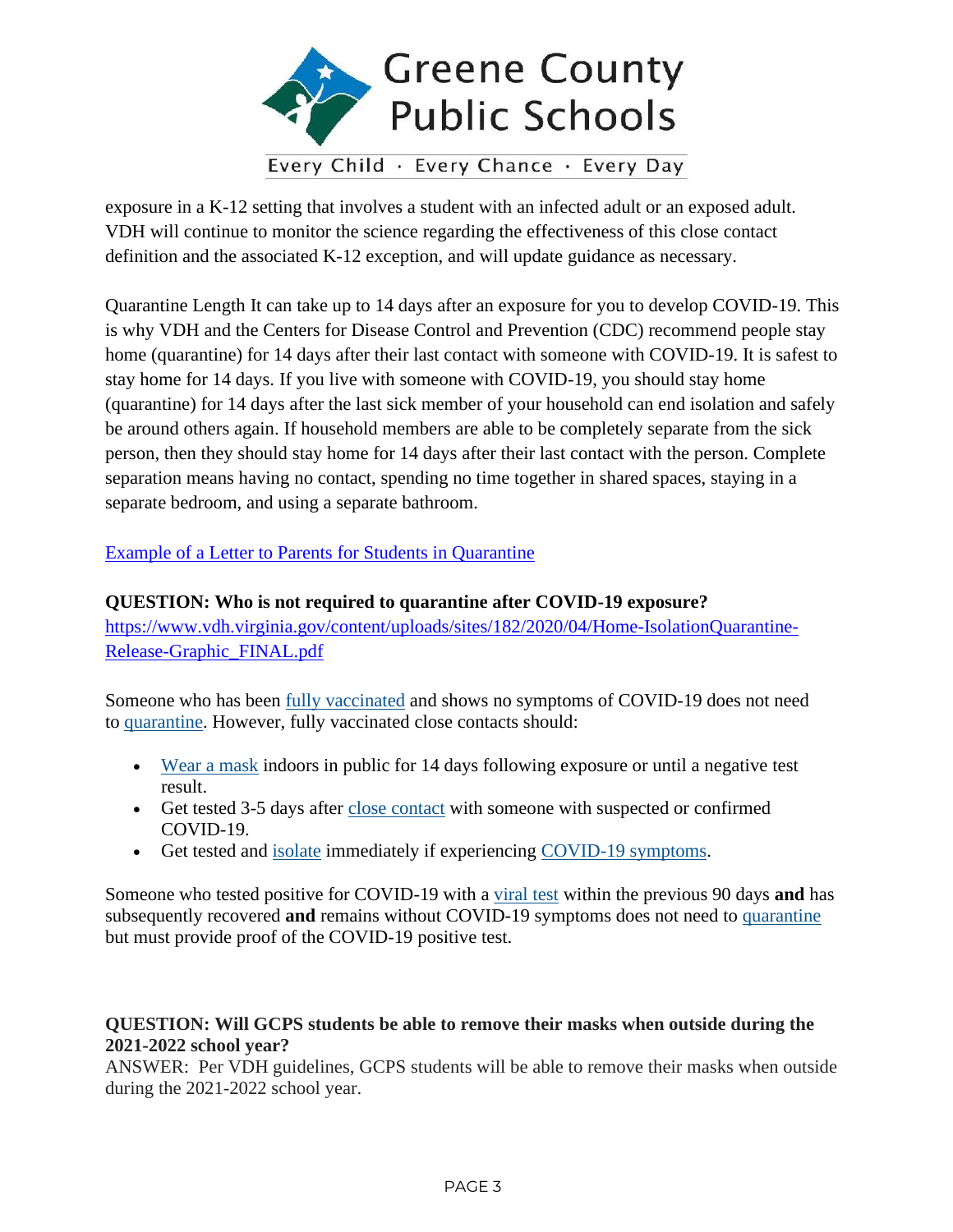

## **QUESTION: Will PE classes be able to resume activities within the gym setting?**

ANSWER: PE classes will resume and mitigation strategies will continue to be implemented, such as maximizing physical distance when possible.

# **QUESTION: Will GCPS allow visitors inside school buildings during the 2021-2022 school year?**

ANSWER: Yes. GCPS will allow visitors inside school buildings for pre-scheduled meetings and special events. Visitors will also need to wear face masks during their visit and maintain at least 3 feet of physical distance from others.

## **QUESTION: Will transitions between classrooms at the elementary level take place (ex: departmentalized classes and resource classes)?**

ANSWER: Yes, transitions will occur. Mitigation strategies, such as maintaining 3 feet of physical distance whenever possible and the continued wearing of face masks, will be in place.

## **QUESTION: Will face-to-face parent meetings be permissible?**

ANSWER: Yes. Pre-scheduled, face-to-face parent meetings will be allowed as long as at least 3 feet of physical distance is maintained, all participants (both parents and staff members) wear face masks, and mitigation strategies are put into practice at all times.

## **QUESTION: Are students and staff required to be vaccinated?**

ANSWER: No. The COVID-19 vaccine is optional for all students and staff.

### **QUESTION: Will parents be asked to provide proof of vaccination for their child?**

ANSWER: Parents may be asked if their child is vaccinated but parents are not required to answer and proof of vaccination cannot be required at this time. If identified as a close contact, unvaccinated individuals will be required to quarantine.

# **QUESTION: Do students or staff need to stay home while waiting for COVID-19 test results?**

ANSWER: Yes. Anyone tested for COVID-19 should remain at home (quarantine) until test results are known. If the results are negative, the student or staff member may return to school if they are free of symptoms. If the test results are positive, the student or staff member will isolate for 10 days from onset of symptoms. If they are asymptomatic, they would isolate from the date of the positive test.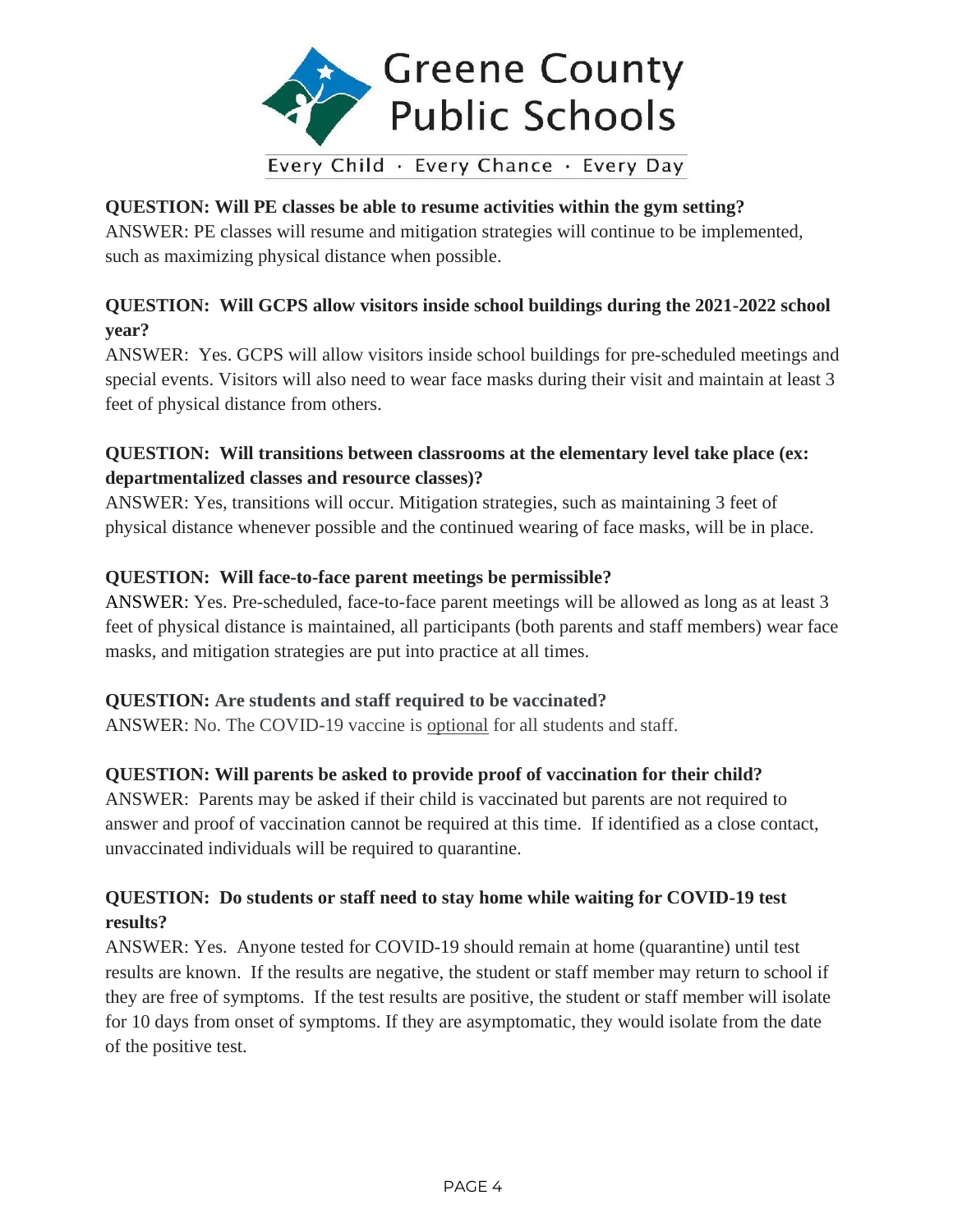

**QUESTION: Will schools have a quarantine/isolation room for ill students for the 2021- 2022 school year?** ANSWER: Yes.

### **QUESTION: Will hand sanitizer be available for students?**

ANSWER: Yes. Hand sanitizer stations are stationed throughout the building, including in classrooms, restrooms, and high-traffic areas.

### **QUESTION: When will a COVID-19 vaccine be available for students under 12?**

ANSWER: Although a specific date has not been announced, feedback provided by the VDOE and VDH indicates that a vaccine for students under the age of 12 may be available mid-winter. As health experts provide us with further clarity, we will update this information.

# **TRANSPORTATION**

### **QUESTION: Will GCPS Transportation be available for all students?**

ANSWER: Yes. Transportation will be available for all students during the 2021-2022 school year.

### **QUESTION: How will students be seated on buses for the 2021-2022 school year?**

ANSWER: For the 2021-2022 school year, GCPS will seat students to accommodate the route with more than one student per seat. GCPS will have students from the same family sit together as much as possible and all students will have assigned seats will riding GCPS transportation.

#### **QUESTION: What mitigation strategies will be in place for GCPS Transportation vehicles during the 2021-2022 school year?**

ANSWER: GCPS Transportation will utilize several strategies during the 2021-2022 school year, including:

- Opening windows (as available) to increase ventilation
- Requiring all drivers and students to wear face masks
- Cohorting family members as much as possible
- Assigned seats
- Disinfecting all buses and vehicles daily

### **QUESTION: Will students be required to wear face masks on school transportation?**

ANSWER: Yes. Per a federal order by the CDC, all students must wear a face mask when utilizing school-provided transportation. If a student arrives at the bus stop without a face mask, transportation drivers and schools will be provided with single-use face masks that will be available for the student in this situation.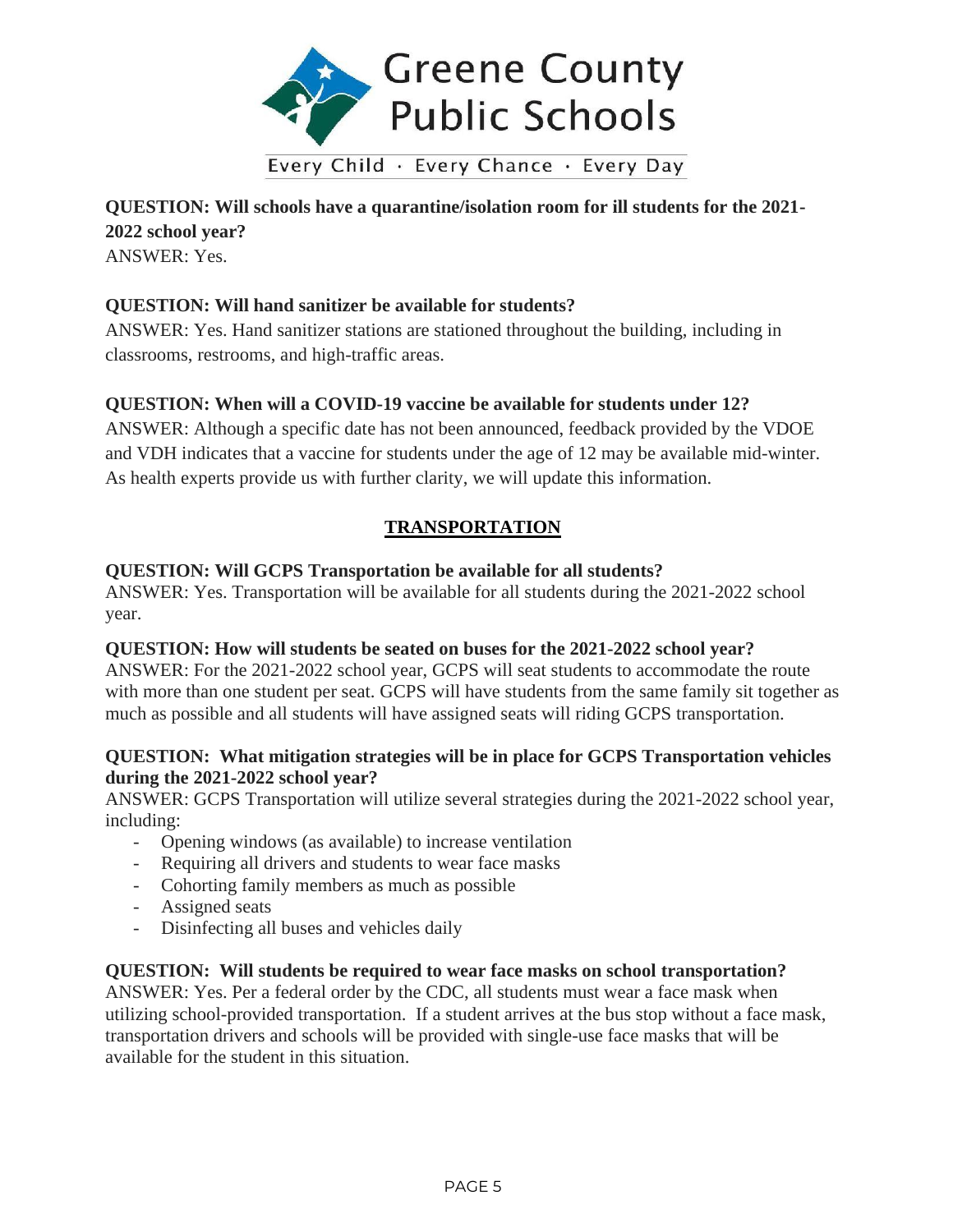

# Every Child · Every Chance · Every Day

### **QUESTION: Will GCPS Transportation drivers be required to wear face masks on school transportation?**

ANSWER: Yes. Per a federal order by the CDC, all GCPS Transportation drivers, regardless of vaccination status, must wear face masks.

### **QUESTION: Will students have assigned seats?**

ANSWER: Yes. Students will have assigned seats.

## **QUESTION: How will GCPS Transportation buses and vehicles be disinfected?**

ANSWER: All GCPS buses and transportation vehicles will be disinfected on a daily basis.

## **NUTRITION**

# **QUESTION: Will school meals continue to be offered free of charge in the 2021-2022 school year?**

ANSWER Yes. Due to the extension of USDA waivers, meals will continue to be offered free of charge to all students through June 2022. There will be a charge for À la carte items.

## **QUESTION: Since meals will continue to be offered free of charge, do I need to complete a Free/Reduced meal application?**

ANSWER: Your child may qualify for other benefits throughout the year, such as a P-EBT card but will not be eligible without a current application on file. Please be sure to complete a new application for this school year.

# **QUESTION: Since students will be receiving meals in the classroom and eating without masks, what physical distancing measures will be implemented?**

ANSWER: Students will maintain physical distancing to the extent possible during meal times.

**QUESTION: How will students select their meal choices for the 2021-2022 school year?** ANSWER: Elementary students will order their breakfast and lunch ahead of time, from their classroom. Menus will be posted on our website and available in each classroom.

Middle and high school students will order their lunch each morning, from their classroom. Breakfast for these students will be offered as a grab-and-go as they enter the school building each morning. Students will grab a breakfast bag from a cart on their way in and take it to the classroom to eat.

### **QUESTION: Are students allowed to bring a packed lunch to school?**

ANSWER: Yes, students may pack lunches, but may not share any part of their lunch with peers.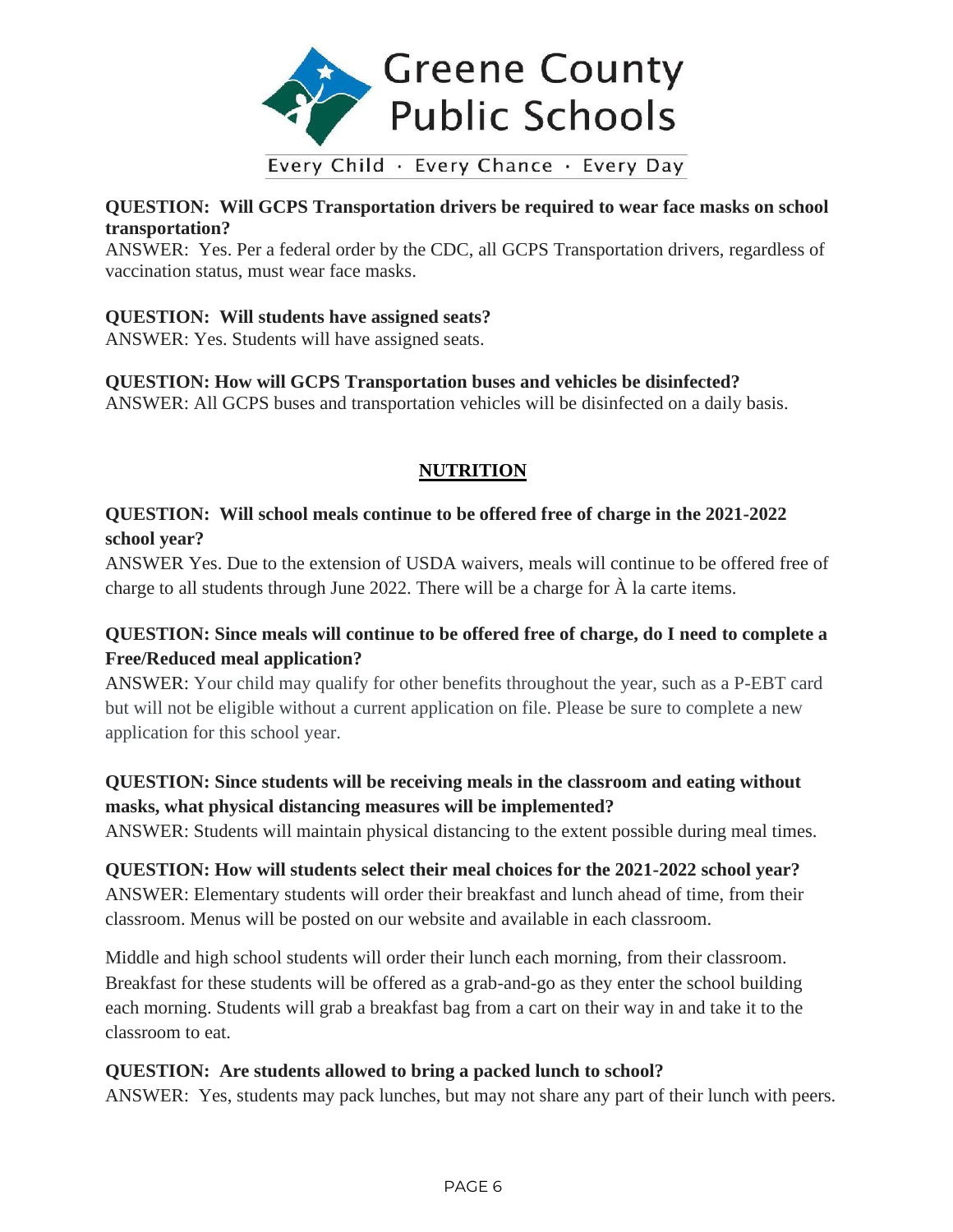

Every Child · Every Chance · Every Day

# **ATHLETICS**

### **QUESTION: Will fans be able to attend athletic events at maximum capacity?**

ANSWER: Yes. Fans will be required to wear a mask while attending any indoor events. At outdoor events, masks are recommended for those individuals who are not vaccinated.

## **QUESTION: Will there be a live stream or recorded option for WMHS Athletics for the 2021-2022 year?**

Answer: Yes, a live stream/recorded option will be available for some athletic events for the 2021-2022 year.

## **QUESTION: What mitigation strategies will be in place on activity/athletic buses?**

ANSWER: GCPS Transportation will utilize several strategies during the 2021-2022 school year, including:

- Opening windows (as available) to increase ventilation
- Requiring all drivers and students to wear face masks
- Cohorting family members as much as possible
- Disinfecting all buses and vehicles daily
- Assigned seats

## **QUESTION: Will students choosing the all virtual model for the 2021-2022 school year be allowed to participate in athletics, clubs, and extracurricular activities?**

Answer: Yes, GCPS virtual students will be eligible to participate in all athletics, clubs, and extracurricular activities based on the criteria set forth by GCPS and the VHSL.

## **QUESTION: Will the VHSL seasons be condensed and what will the order of the seasons be?**

Answer: The VHSL seasons will not be condensed. The order of the seasons will be as follows: fall, winter, and spring.

# **ACTIVITIES & EVENTS**

### **QUESTION: Will GCPS buildings and grounds be available for rent by outside sources.**